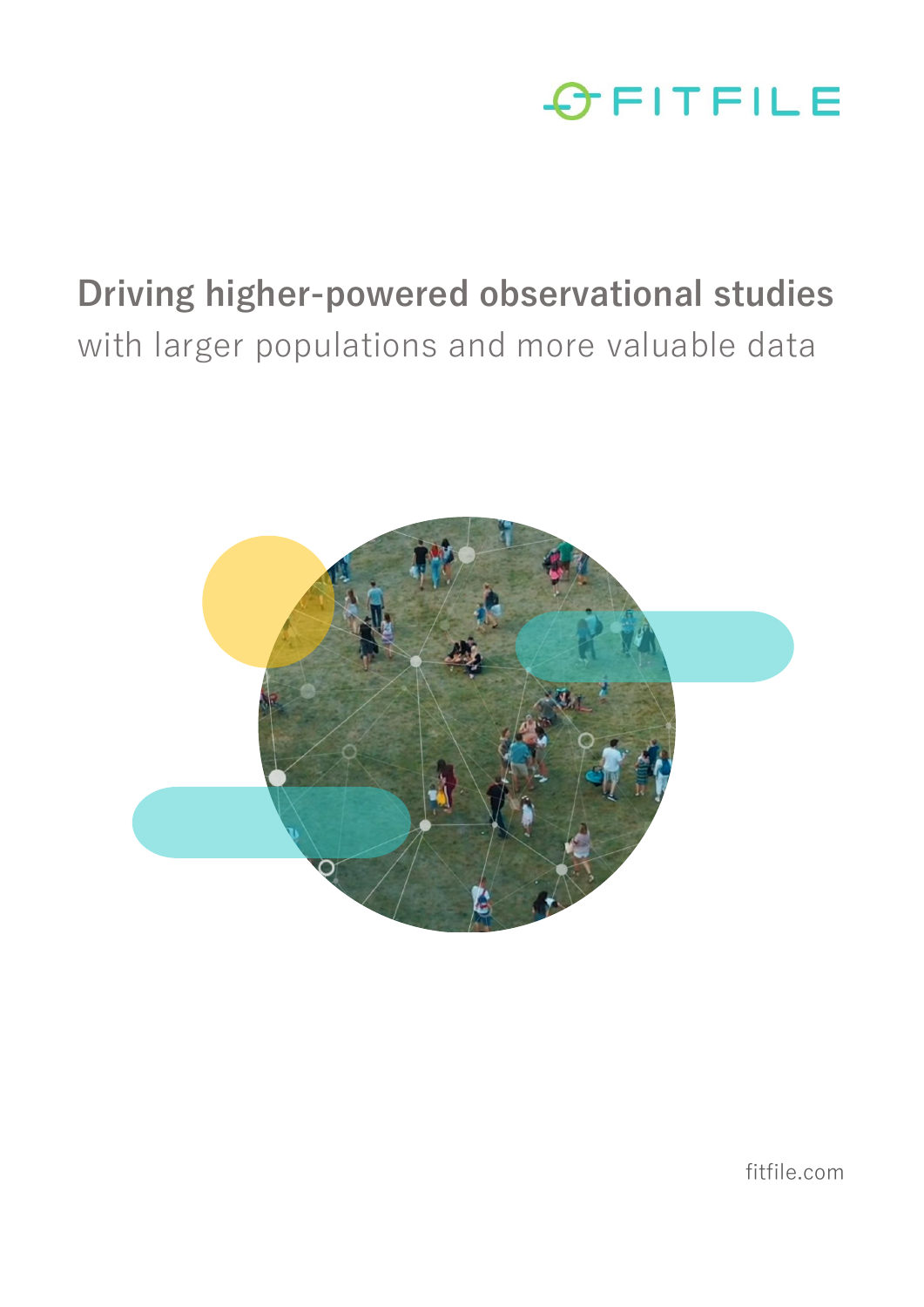Driving higher-powered observational studies with larger populations and more valuable data

## **In brief**

Observational studies are often sub-scale in size and number, and not properly representative of real world populations.

FITFILE's solution can dramatically increase the size and completeness of studies whilst ensuring subject privacy is preserved at all times.

How? By enabling the previously unachievable unification of fully anonymised data from any source in global regulatory compliance.

**I. Background:** major regulators support the increased use of observational studies and generation of real world evidence (RWE)

Observational studies are increasingly accepted by regulators like the FDA and the EMA as a key route for providing critical RWE on long-term effectiveness and safety in a way that clinical trials cannot, and at a lower cost.<sup>1</sup>

The FDA published a framework for RWE in 2018<sup>2</sup> and has drafted further industry partner advice in December 2021<sup>3</sup> for the use of RWE to support regulatory decision-making for drugs and biological products.

The EMA recently undertook a retrospective analysis which revealed that 40% of initial marketing authorisation applications and 18% of applications for extension of indication for products currently on the market contained some form of RWE<sup>4</sup>. An EMA ambition is that RWE will be used more fully still across a spectrum of use cases by 2025<sup>5</sup>.

RWE can support drug development, market authorisation, post-market authorisation requirements (including adverse event reporting) and deepening the understanding of disease epidemiology.

Observational studies typically require:

- 1. Long-term (often multi-year) **consistent** longitudinal monitoring of outcomes
- 2. An **accurate** granular view of the patient journey and treatment experiences in the real world
- 3. The largest economically feasible number of study subjects to provide a diverse and realistic population representation in order to generate **complete** insights into real world patient populations and sub-populations through appropriate stratification.

<sup>1</sup> [Observational studies and their utility for practice, Gilmartin-](https://www.ncbi.nlm.nih.gov/pmc/articles/PMC6003013/)[Thomas and Liew, 2018](https://www.ncbi.nlm.nih.gov/pmc/articles/PMC6003013/)

<sup>2</sup> [Framework for FDA's Real world evidence program, FDA, 2018](https://www.fda.gov/media/120060/download)

[Guidance for Industry: Considerations for the](https://www.fda.gov/media/154714/download) use of real world [data and real world evidence to support regulatory decision](https://www.fda.gov/media/154714/download)[making for drug and biological products, FDA, 2021](https://www.fda.gov/media/154714/download)

<sup>4</sup> A vision for use of RWE [in EU medicines regulation, EMA, 2021](https://www.ema.europa.eu/en/news/vision-use-real-world-evidence-eu-medicines-regulation)

<sup>5</sup> Real‐Wor[ld Evidence in EU Medicines Regulation: Enabling Use](https://ascpt.onlinelibrary.wiley.com/doi/full/10.1002/cpt.2479)  [and Establishing Value, Arlett et al, 2021](https://ascpt.onlinelibrary.wiley.com/doi/full/10.1002/cpt.2479)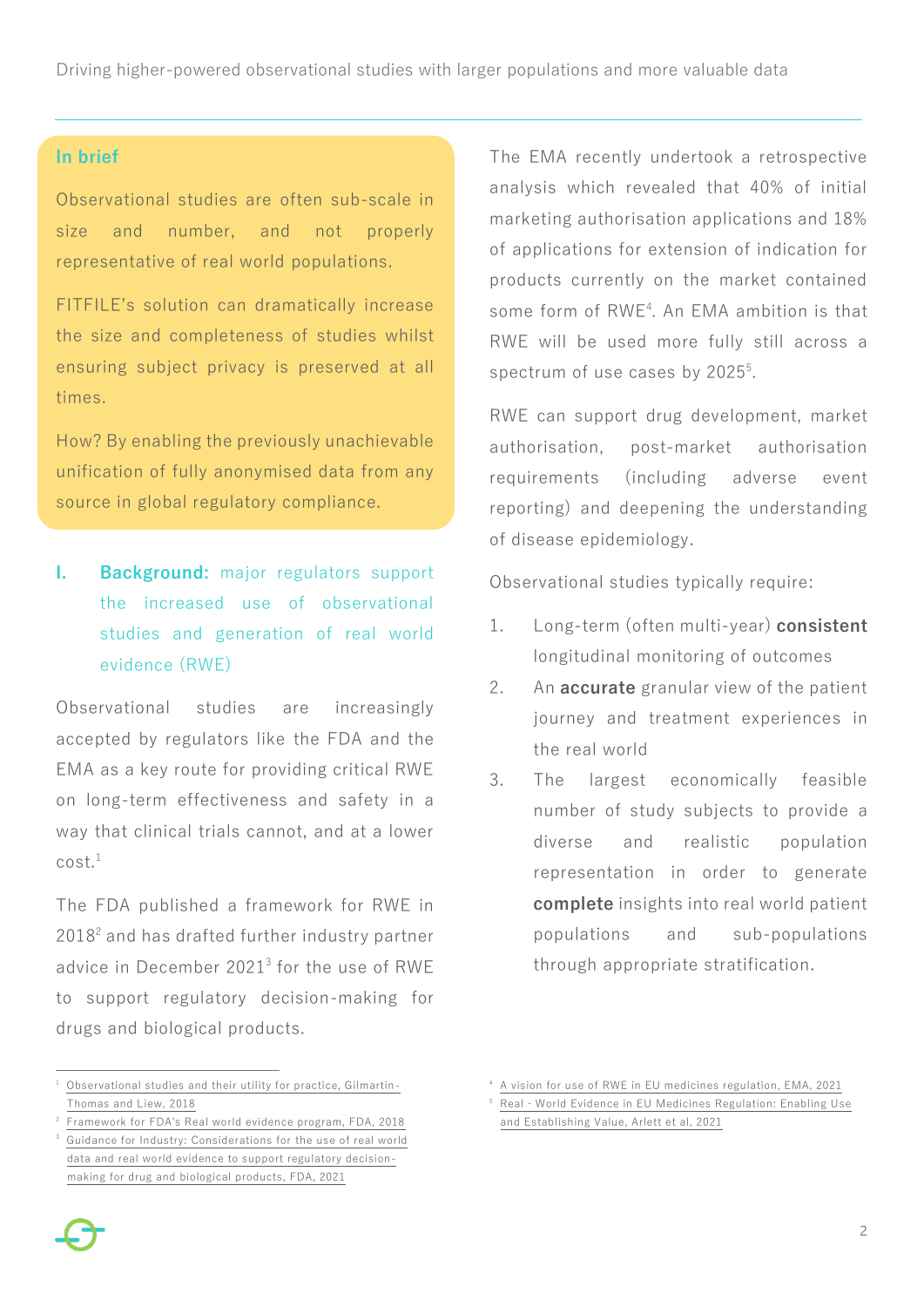Driving higher-powered observational studies with larger populations and more valuable data

## **II. The problem:** observational studies are still sub-scale

A proprietary FITFILE analysis of key therapeutic areas shows how both median participant enrolment and the total number of studies is frequently smaller for observational studies than phase III interventional studies, even though observational studies are supposed to proxy the real world with much larger study populations than earlier phase studies<sup>6</sup>.

Median enrolment for key



This could suggest individual studies as well as the total RWE population pool (i.e. the number of subjects per study multiplied by the number of studies) is arguably sub-scale and severely limiting the current power of observational study activity.





As an example, cardiovascular disease has 523 million sufferers around the world and is a leading cause of mortality with 18.6 million deaths a year<sup>7</sup>. This has made it a prime area of research interest, with 2,452 interventional trials taking place globally as at end-2021.

Against that number, the 159 observational studies conducted to date, whilst being the largest for any of the key therapeutic areas, still only represents a miniscule coverage of the global affected population and leaves plenty of room for greater observational study activity to develop a deeper understanding of phenotype, morbidity, mental health and functional impact.

By way of further example, whilst the median enrolment for Multiple Sclerosis (MS) observational studies versus phase III interventional studies is 4x higher, there are



<sup>6</sup> Extensive analysis based on clinicaltrials.gov (1965 – 2022)

<sup>7</sup> [Global Burden of Cardiovascular Diseases and Risk Factors, 1990](https://www.sciencedirect.com/science/article/pii/S0735109720377755)– [2019: Update from the GBD 2019 Study, Roth et al, 2020](https://www.sciencedirect.com/science/article/pii/S0735109720377755)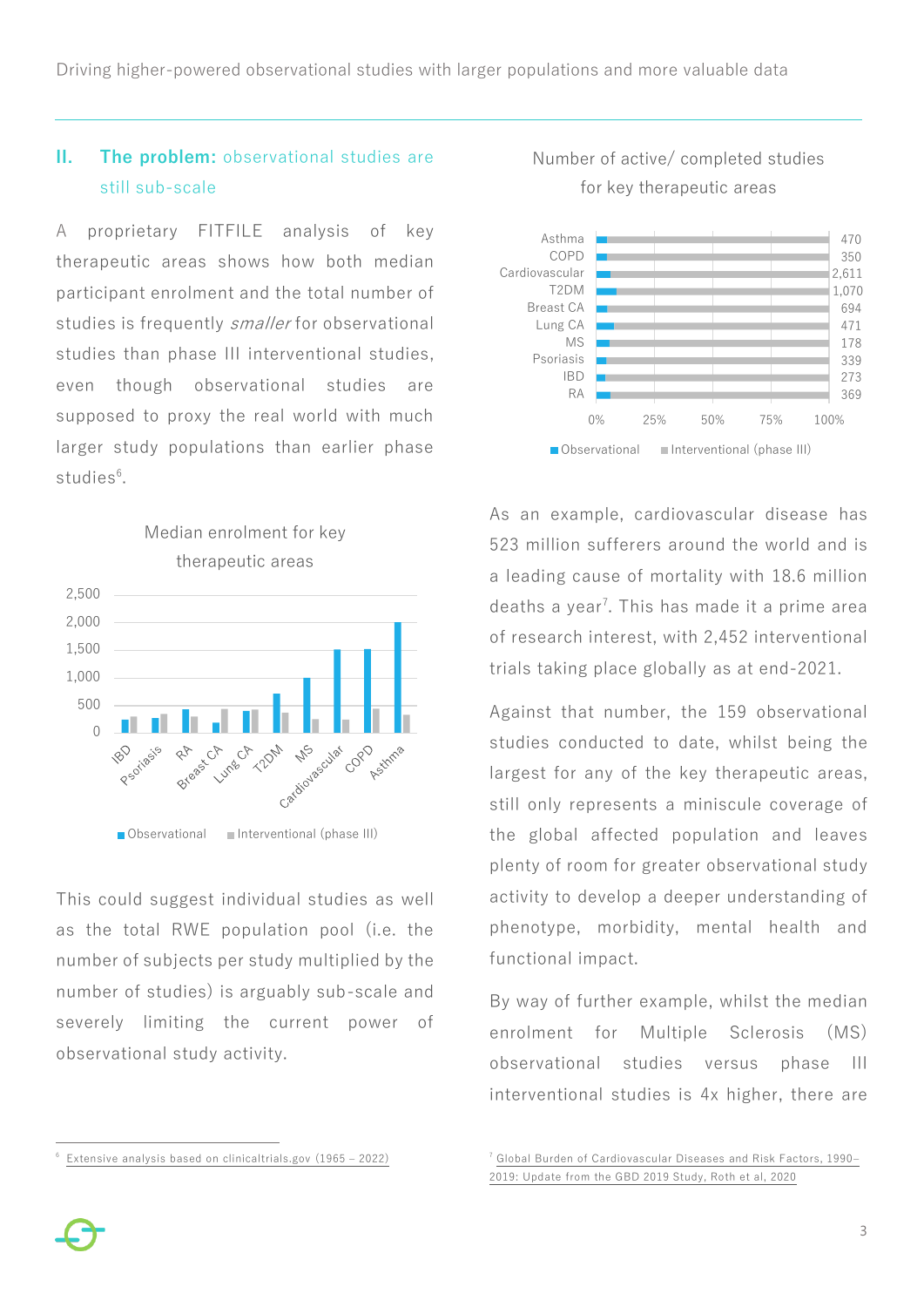only 10 active/ completed observational studies compared to 168 phase III interventional studies. The total global observational study patient body for MS across the entire measurement period is 46,000, which is a mere 1.6% of global sufferers<sup>8</sup> and again highlights the sub-scale nature of observational studies.

## **III. Underlying causes:** uniting data across multiple sources has been difficult

We believe sub-scale observational study activity is primarily due to the following factors:

1. **Multiple data sources** are typically required to generate a complete profile of outcomes

- 2. Until now, privacy-preserving unification of data across those sources has only been possible with **pseudonymisation**<sup>9</sup> , a de-identification procedure whereby a key can reverse the process and restore the original identifiable state
- 3. This represents a threat to privacy and hence, studies have typically needed institutional review board ethics approval and/or to seek consent. These processes are **slow, complex and costly** – as evidenced by a separate proprietary FITFILE analysis which uses up-to-date calculations based on Noble, Donovan et al. (2009) to derive an estimated consent cost of  $$0.4 - 6.0$  million per study, assuming 3 – 5 records per subject and 500 – 5,000 subjects.





<sup>8</sup> Number of people with MS [\(2.8 million\), Atlas of MS, Feb 2022](https://www.atlasofms.org/map/global/epidemiology/number-of-people-with-ms#:~:text=There%20are%202.8%20million%20people%20living%20with%20MS%20worldwide.) <sup>9</sup> Personally identifiable information is replaced by one or more artificial identifiers, typically using token-based approaches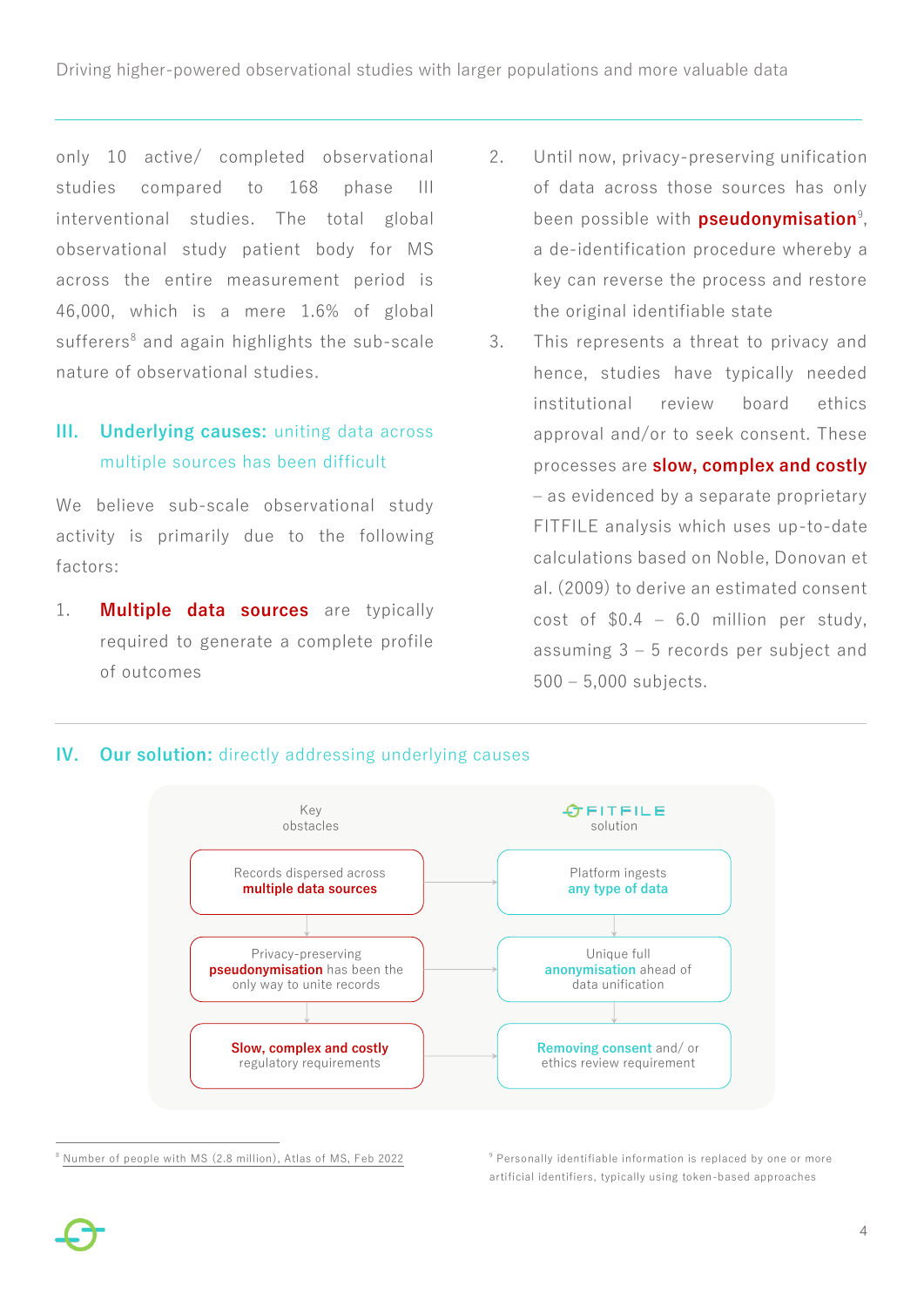The next-generation FITFILE solution has been purpose-built to address these factors with **consistent**, **accurate** and **complete** record-level evidence.

As shown below, a FITConnect software application  $\left( \circled{2} \right)$  is used within each data source regulatory perimeter. FITConnect is an easily deployed, modern data management platform that smoothly connects to any type of data source in any hosting environment. FITFILE has strong expertise of how to navigate governance, data protection and technology stakeholders in data settings.

The FITConnect applications are securely controlled by two separate FITFILE products.

- 1.  $\left(\equiv\right)$  InsightFILE delivers united recordlevel evidence from data that has first been *fully anonymised* by FITConnect within each regulatory perimeter, and
- 2.  $\left(\frac{1}{2}\right)$  HealthFILE delivers *identifiable* united record-level evidence with consent (e.g. long-term follow-up) or legitimate patient care interest (e.g. for actioning adverse event reporting).

This solution powers **better, safer and faster observational studies at any scale**.

Please email us at [contact@fitfile.com](mailto:contact@fitfile.com) for further information and to join our fast-growing list of partners.



 $^{\rm 1}$  Usage of FITFILE's software within regulatory perimeter of each data source is denoted by

- $2$  Example primary care tracking of any signals of interest for expanded population/triangulation
- $^3$  Example tracking of patient-reported outcomes for enhanced longitudinal data and a more holistic view
- 4 Unification of irreversibly anonymised data registered with U.S. Patent and Trademark Office (17/558,636) and with the EPO under priority declaration EP21216054